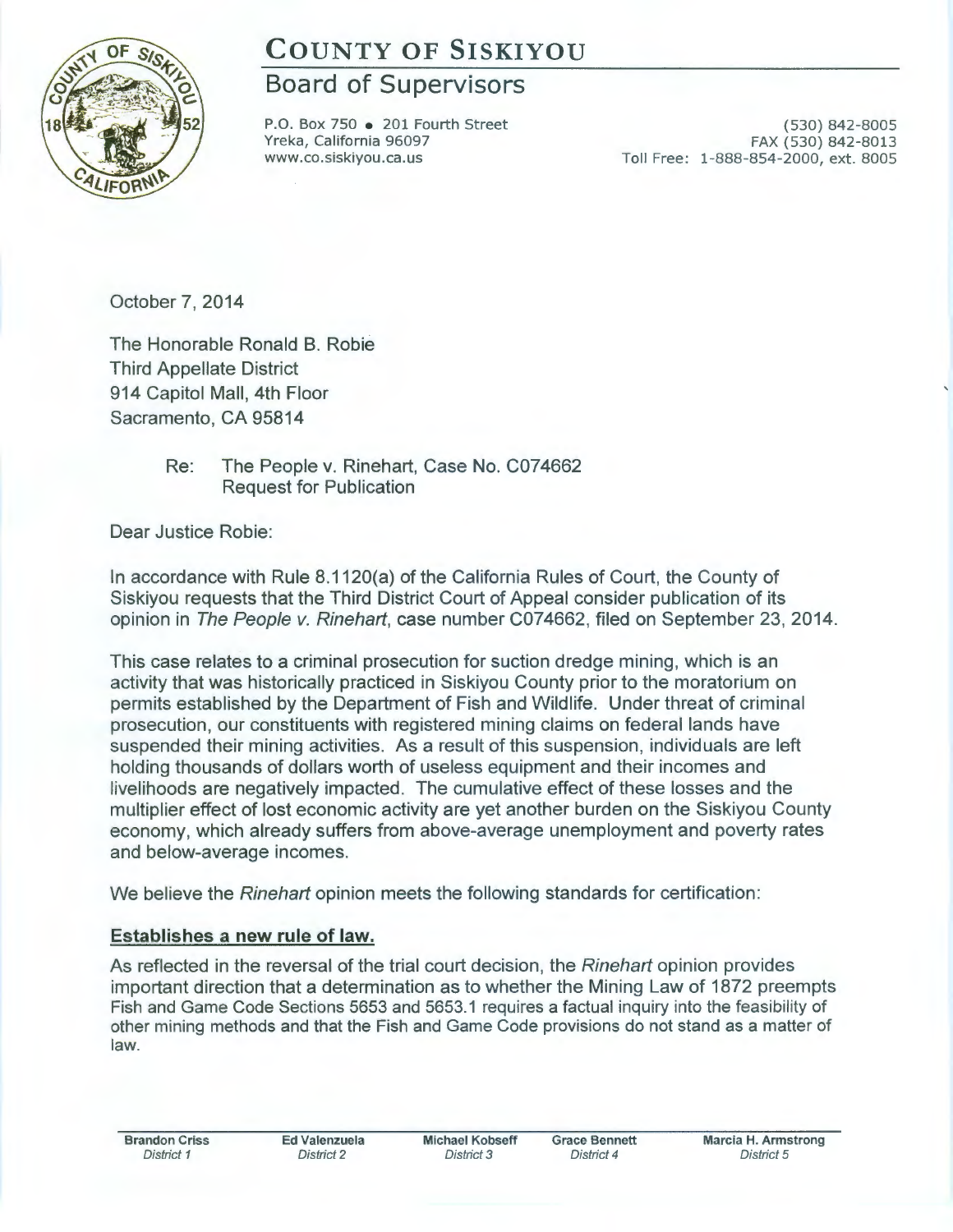#### **The Honorable Ronald B. Robie October 7, 2014 Page Two**

#### **Applies an existing rule of law to a set of facts significantly different from those stated in published opinions.**

The opinion applies the general rules of federal preemption to the moratorium on suction dredge mining.

#### **Advances a new interpretation, clarification, criticism, or construction of a provision of a constitution, statute, ordinance, or court rule.**

The opinion clarifies that federal law may preempt Fish and Game Code Sections 5653 and 5653.1 with respect to the application of those statutes on federal lands with registered mining claims.

#### **Involves a legal issue of continuing public interest.**

The moratorium on suction dredge mining is an issue of continuing public interest. A Google search for "California bans suction dredge mining" returns nearly 37,000 results.

There are numerous lawsuits in California concerning the scope of the State's regulatory powers over mining on federal land, and the absence of California precedent has caused increased costs and delay for litigants and the State. For all of the reasons outlined above, we respectfully request that the Rinehart opinion be published.

Thank you for consideration of this request.

Sincerely. Michael N. Kobseff Chairman